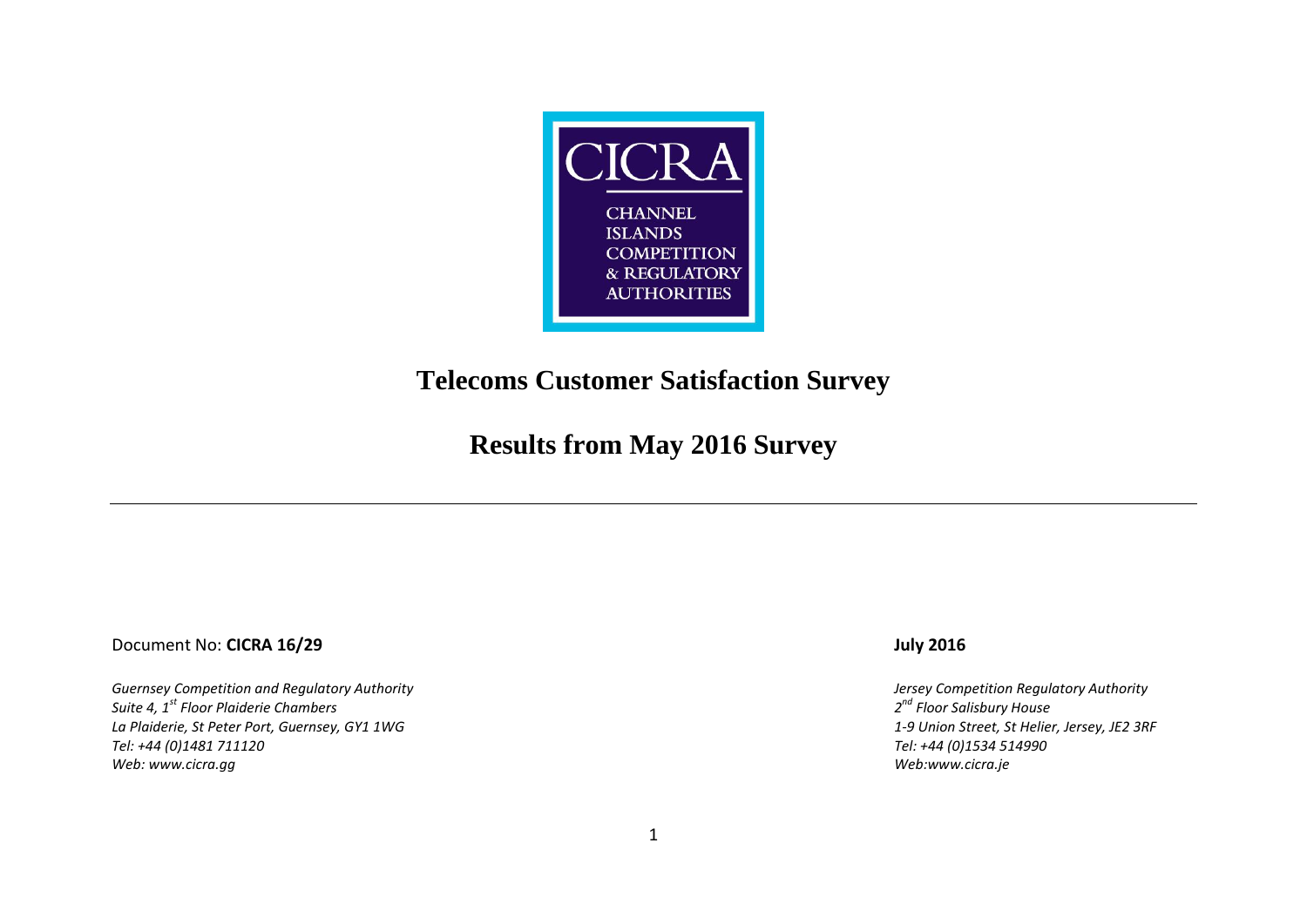### Introduction

This report on telecoms customer satisfaction marks a change in the way that we, the Channel Islands Competition and Regulatory Authorities (CICRA), will be reporting customer satisfaction going forward.

We expect this report to help

- customers make decisions about which telecoms provider they subscribe to and which provider they choose in the future
- local telecoms operators by providing independent feedback showing where they may need to consider changes and improvements to better meet their customers' expectations
- CICRA to identify the most important issues for customers which will, in turn, inform our future work in the telecoms sector

This is the first report based on the results of our new style questionnaire, although some questions have been carried forward so that we can track changes in customer satisfaction over time and gauge the providers' responses to customer feedback. We plan to undertake this survey annually.

In May 2016 we commissioned this survey of c.1,000 customers across the Channel Islands<sup>1</sup>. We have focussed on areas in which we know customers are particularly interested - quality of service and value for money. To reflect the feedback given in previous surveys we were also keen to provide operators with direct independent feedback to support future product development and investment priorities. Further details of our methodology can be found on our website [www.cicra.gg.](http://www.cicra.gg/)

CICRA is the name given to the Jersey Competition Regulatory Authority and the Guernsey Competition and Regulatory Authority. Our aim is to ensure markets work well for Channel Islanders; that consumers receive the best value, choice and access to high quality services, in addition to promoting competition and consumers' interests. In Jersey, we are responsible for regulating the telecoms, postal and ports sectors along with administering and enforcing competition law. In Guernsey we are responsible for regulating the telecoms, postal and electricity sectors along with administering and enforcing competition law.

 $\overline{a}$ 1 Island Global Research (part of the BWCI Group) undertook the survey using primarily online survey methodology with the proviso that, if the sample achieved did not truly provide a robust sample of the community, there w carry out face-to-face interviews. A robust sample of c.500 self selecting participants in each island was achieved. The survey and the sample response were also robust in terms of quality and depth of response.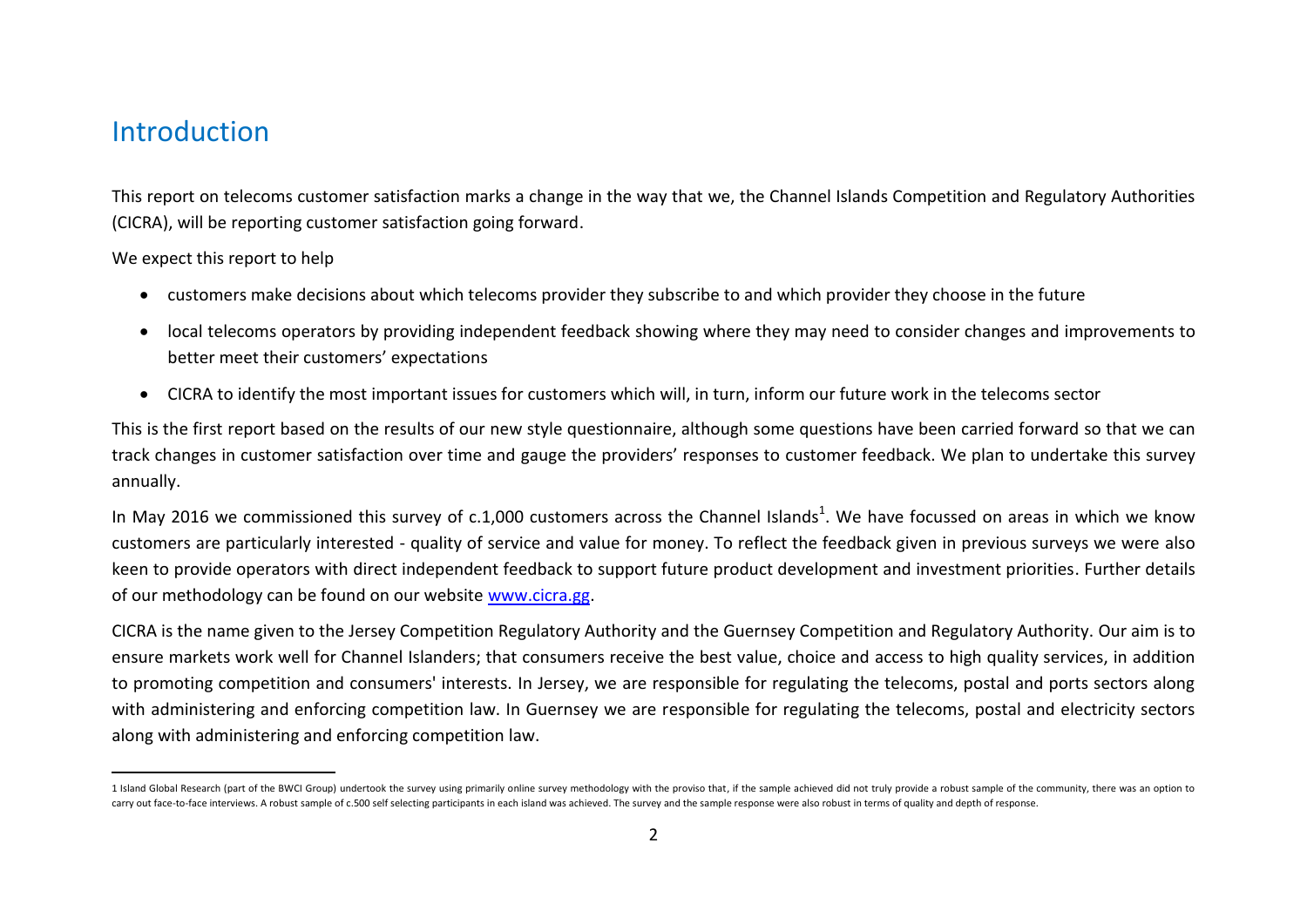# Quality of Service

Consistent with previous surveys, participants were asked the following question

'Overall how satisfied are you with the quality of the service you receive from your telecoms provider?'

Participants were asked to answer on a scale of very satisfied, satisfied, neither satisfied nor dissatisfied, dissatisfied or very dissatisfied.

We expect operators to want to achieve positive customer satisfaction ratings, i.e. very satisfied or satisfied ratings.

# Landline – satisfaction levels maintained in Guernsey and improving in Jersey

Landline services include calls using fixed line phones, exchange lines and related services associated with having a fixed line phone service.

In Jersey customer satisfaction with landline services is improving; the results for May 2016 exceed the average of those achieved in previous periods. Higher satisfaction ratings have been achieved by Sure (87%) (which began offering exchange line services from June 2015) compared with JT (55%).

In Guernsey customer satisfaction with landline services is consistent with that achieved in previous periods. JT was rated slightly ahead of than Sure achieving 63% compared to Sure's 59%  $^2$ .





 $\overline{a}$  $^2$  The sample of JT customers pre May 16 in Guernsey was statistically too small to report.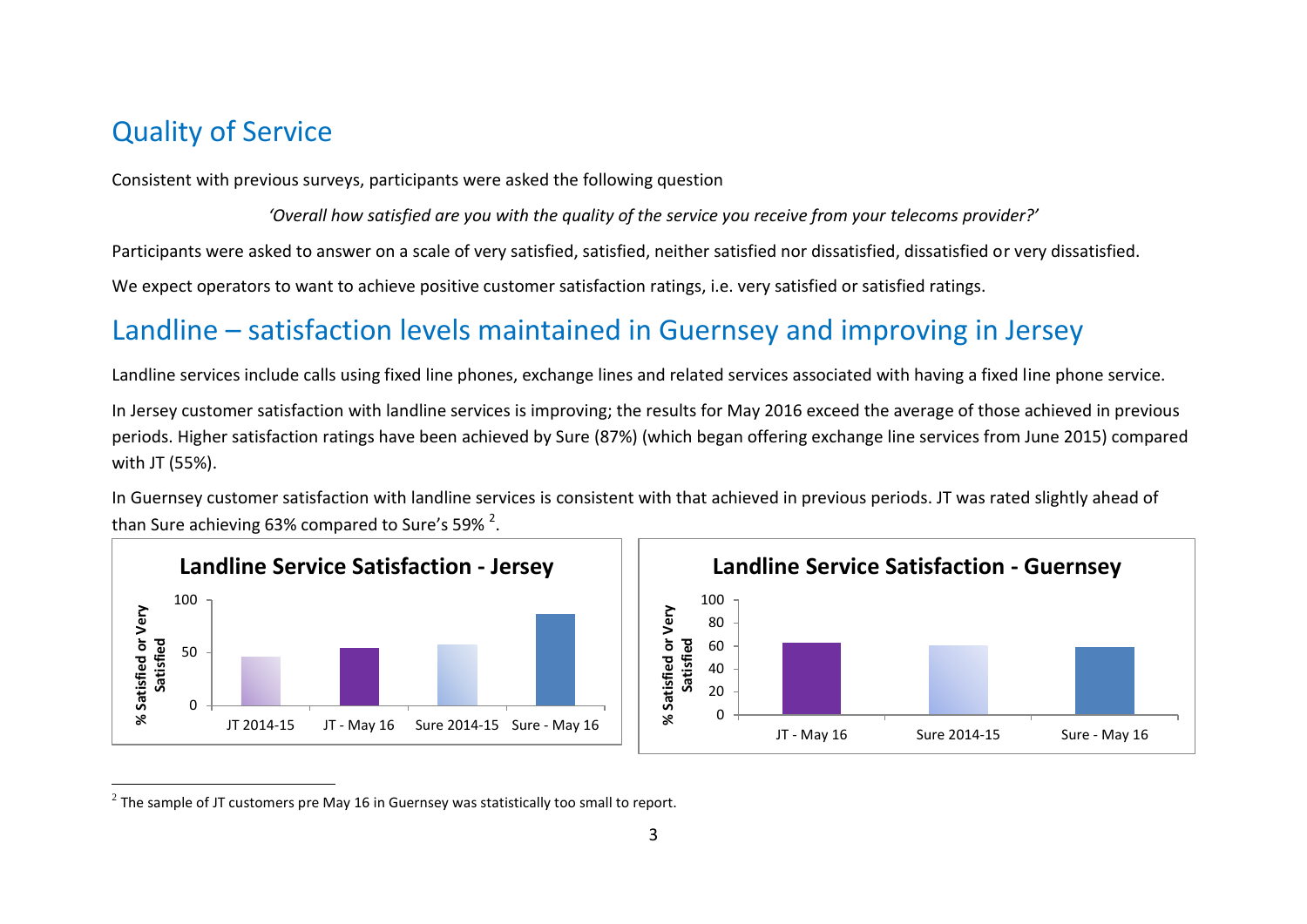

# Mobile telecoms – results generally show improvement

In Jersey customer satisfaction with mobile telecoms services continues to improve with the results for all operators in the latest survey exceeding the averages achieved in previous periods. Overall, Sure (82%) and Airtel (80%) were rated significantly ahead of JT (58%).



In Guernsey customer satisfaction with mobile telecoms services is broadly consistent between operators. However while JT and Sure's performance is continuing to improve, Airtel's performance shows sign of decline. Ratings were JT 72%, Sure 66% and Airtel 69%.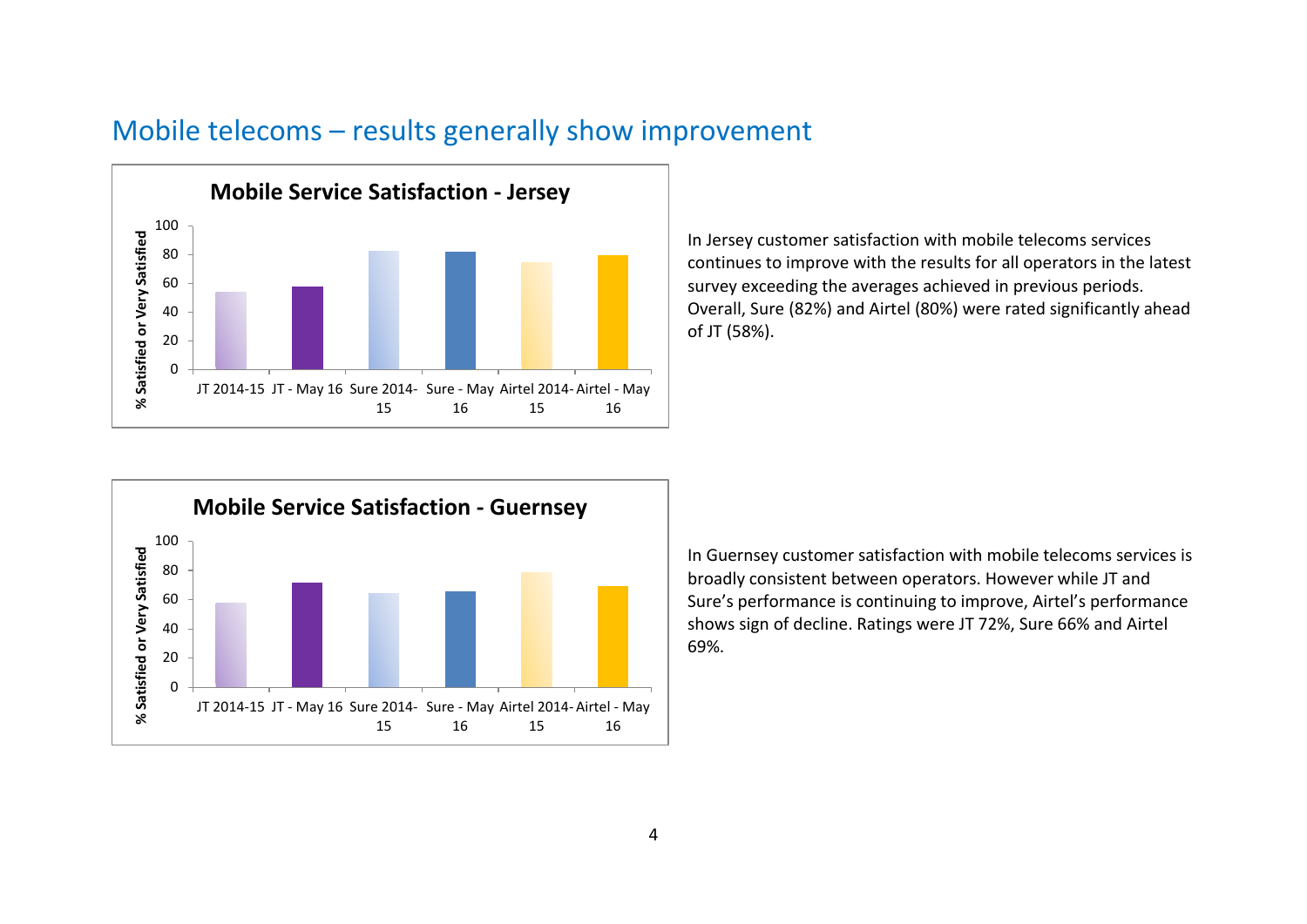### Mobile broadband – first time ratings





In Jersey customer satisfaction with the newer suppliers, Sure (75%) and Airtel (67%), is higher than that of the 'incumbent' JT (48%).

Customers rate their experience of mobile broadband less favourably than their experience of their mobile telephone more generally.

In Guernsey customer satisfaction with the new suppliers, JT (69%) and Airtel (72%), is higher than that of the 'incumbent', Sure (53%).

Customers rate their experience of their 'mobile' broadband services as more satisfactory than customers rate their experience of 'fixed' broadband.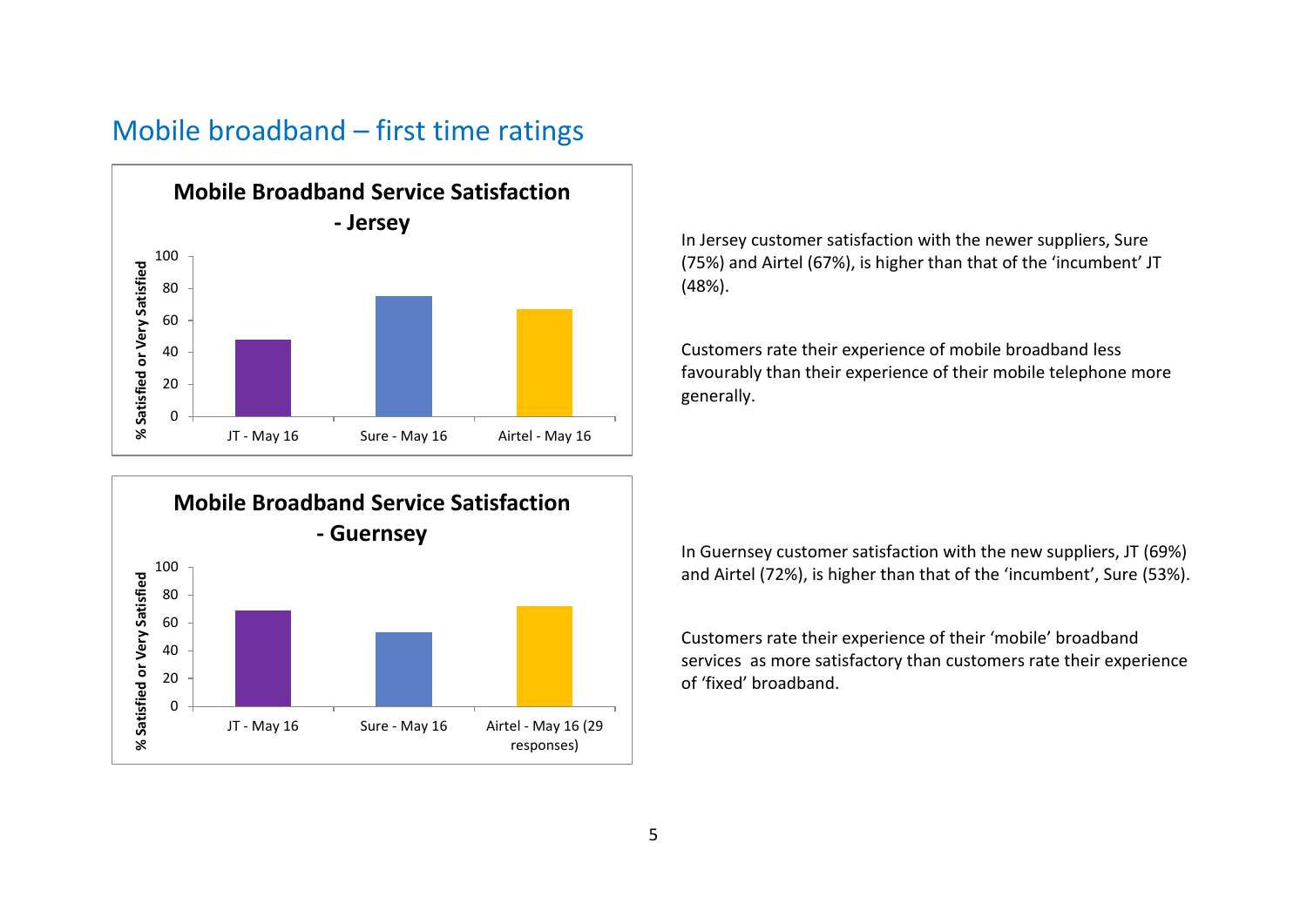# Broadband telecoms – improving but more work to do

Customer satisfaction with broadband is on an upward trend in general. However, with the exception of Sure in Jersey, there remains a high proportion of customers on both islands who do not consider their broadband experience to be positive.

Ratings achieved in Jersey were JT 44%, Sure 81%, and Newtel 45%, and in Guernsey JT 56% and Sure 43%.

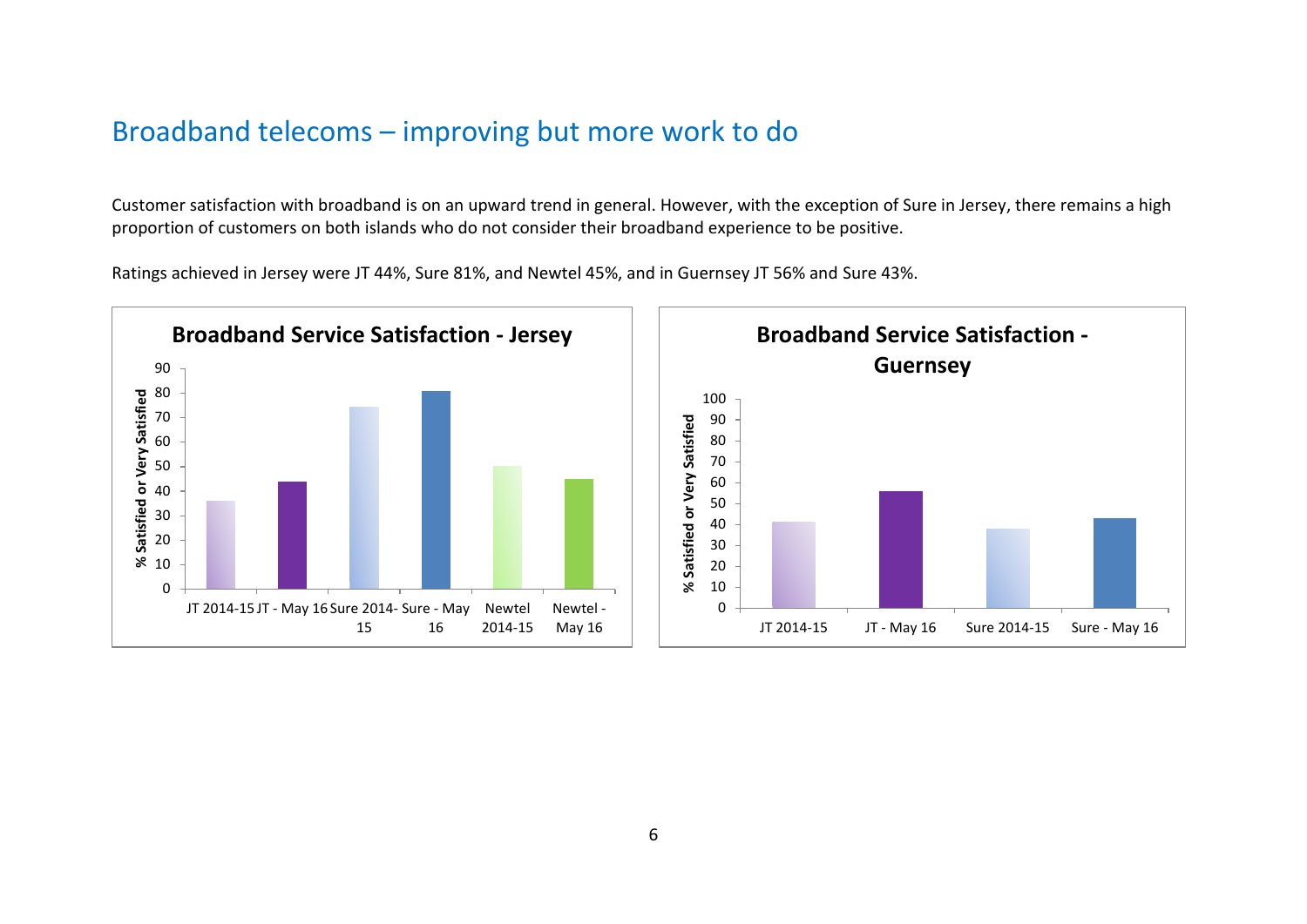# Future improvements – broadband and roaming

Participants were asked the question

*"If you had £5 more each month to spend on any telecoms service what would you want for that money?"*

Participants were asked to rank the options given in order or importance and responses were weighted accordingly.

In both islands the highest priorities for customers were identified as cheaper/inclusive roaming and faster/more consistent broadband.

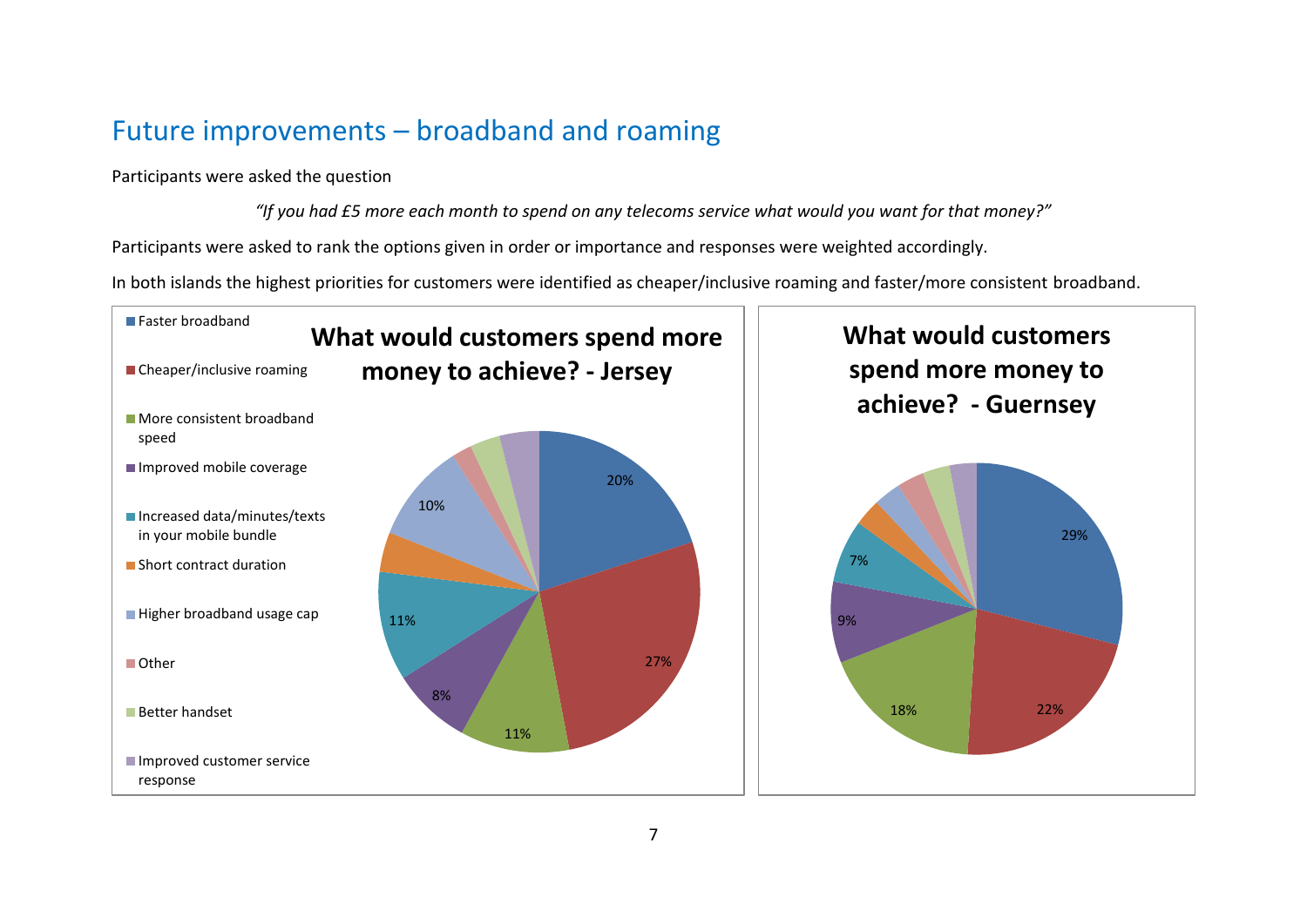# Factors of a good provider – reliability scores high

Customers in both islands had similar views on what was important when choosing a new telecoms provider. In both cases reliable service, competitive prices and good customer services, with a fast and easy changeover when changing provider, made up approximately two thirds of the services consumers wanted when they were considering a change.

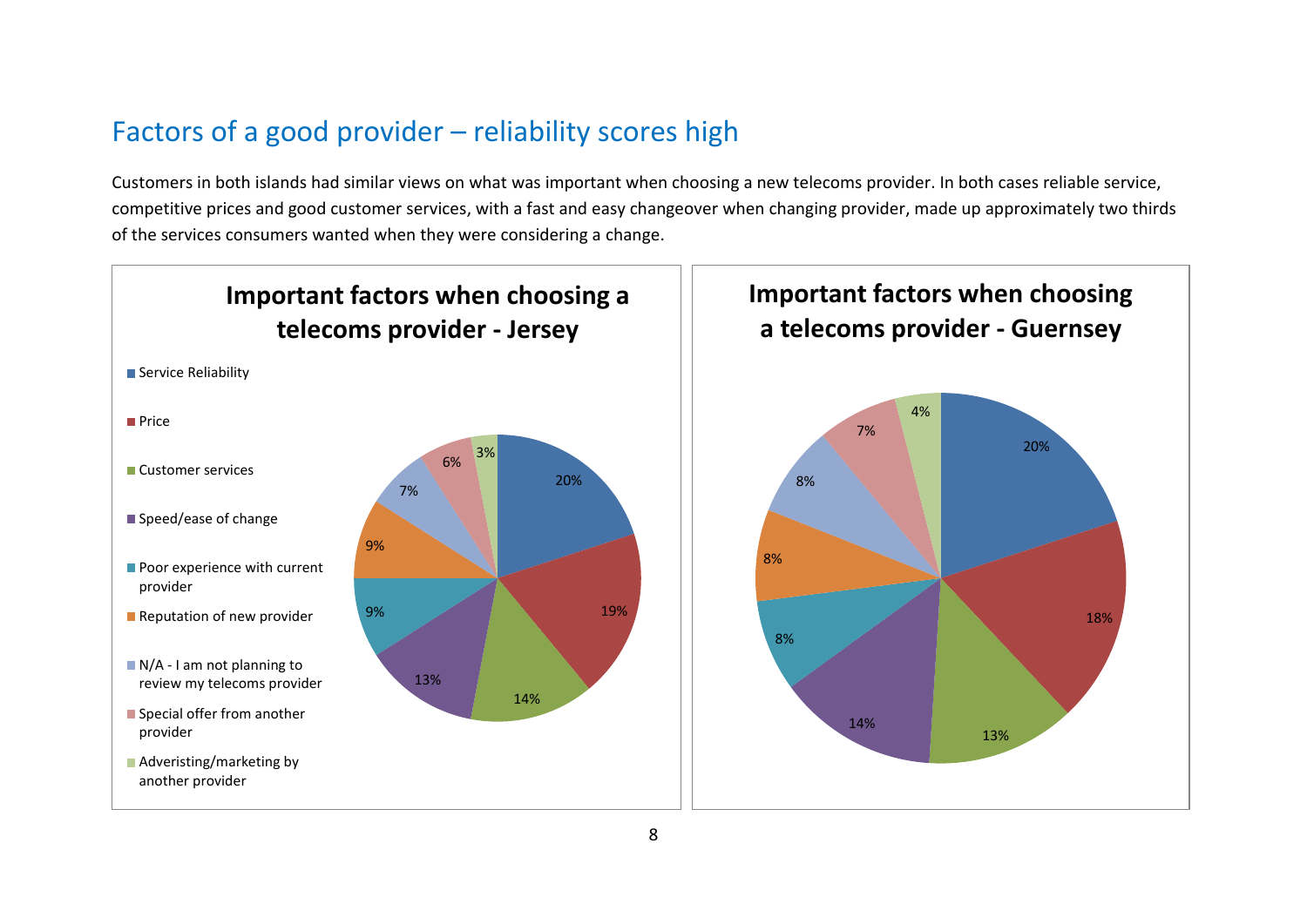# What should customers consider when thinking about switching providers?

Contract lock-ins do restrict options for a period of time when customers wish to switch provider. However if you are out of contract and free to switch here are five good reasons to consider making a mobile move:

#### **1) It could save you money**

Look around at the deals available and check your usage to make sure you are not paying for services that you do not use. Whether you're a pay-as-you-go or pay-monthly customer if you haven't switched for a while you might be surprised at how much you can shave off your monthly mobile bills.

#### **2) Switching your mobile deal is easy**

Visit your chosen provider's website for more information, call for more details or visit their shop.

### **3) Get a new mobile handset**

Is your mobile handset more antique store than app store? Whether you want the latest high-spec smartphone or simply want a handset with a battery that doesn't die within hours of charging, many new mobile deals come complete with a free or subsidised handset. You should however always compare the various options to ensure you get the best deal for your circumstances.

#### **4) Mobile providers offer different options**

Reluctance to switch is often prompted by the misconception that all mobile providers are the same as each other. The results of our survey show that this is not the case. By changing your provider you could save money and you may also have a better customer experience overall.

#### **5) Keep your mobile phone number**

Switching to a new mobile provider doesn't mean sacrificing your mobile number. CICRA has required operators to allow you to take your number with you when you change provider and the Channel Islands has one of the quickest porting processes in the world.